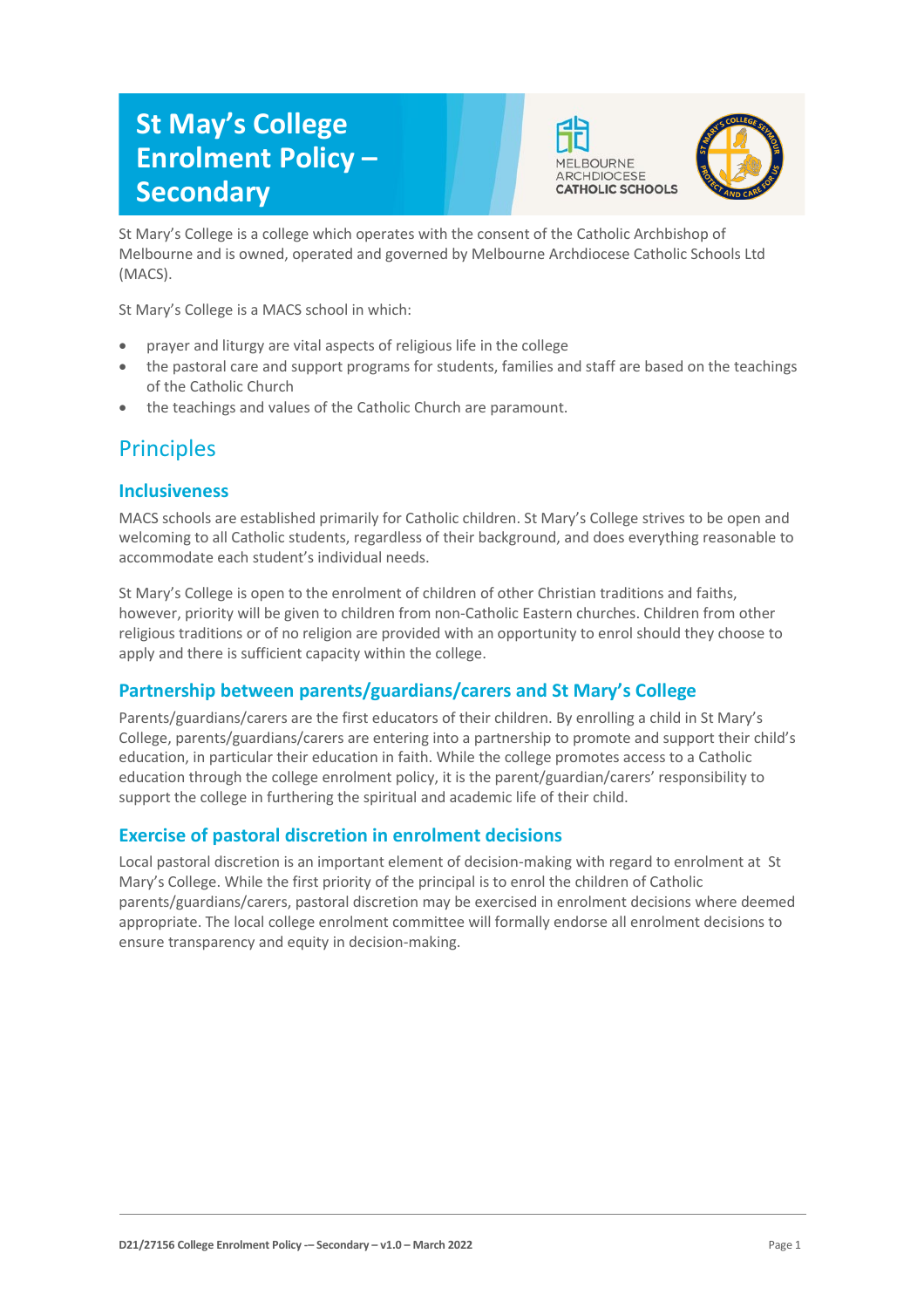### **Priority enrolment**

There is an agreed order of priority for enrolment in MACS schools, which must be followed in the enrolment policy and procedures. The first priority of Catholic schools is the provision of a Catholic education for Catholic children.

The order of priority is:

- 1. Catholic children who are residents of a designated priority parish and have attended a Catholic primary school in one of those parishes
- 2. siblings of children already enrolled in the school
- 3. Catholic children who are residents of a designated priority parish and have not attended a Catholic primary school
- 4. Catholic children from other parishes (for pastoral reasons)
- 5. children from non-Catholic Eastern churches (i.e. Greek Orthodox, Coptic Orthodox, Ukrainian Orthodox, Russian Orthodox, Serbian Orthodox and other Orthodox) who have attended a Catholic primary school and are residents of a priority parish
- 6. children from non-Catholic Eastern churches (i.e. Greek Orthodox, Coptic Orthodox, Ukrainian Orthodox, Russian Orthodox, Serbian Orthodox and other Orthodox) who have not attended a Catholic primary school and are residents of a priority parish
- 7. other Christian children who have attended a Catholic primary school and are residents of a priority parish
- 8. other Christian children who have not attended a Catholic primary school and are residents of a priority parish
- 9. non-Christian children who have attended a Catholic primary school and are residents of a priority parish
- 10. non-Christian children who have not attended a Catholic primary school and are residents of a priority parish.

## **Definitions**

#### **Catholic child**

For the purpose of enrolment in a Catholic school, a child is considered to be Catholic if they are a member of the Catholic Church, usually established by a Certificate of Baptism and have fully participated in a sacramental program or, there is evidence of an intention to complete their sacramental journey.

#### **Catholic school**

A Catholic school operated by MACS is one which operates with the consent of the Archbishop of Melbourne, where formation and education are based on the principles of Catholic doctrine.

#### **Enrolment catchment area**

The enrolment catchment area is a defined area from which a school enrols students as officially designated to a school by MACS. For secondary colleges, this is those parishes designated as priority parishes by MACS.

#### **Orthodox child**

For the purpose of enrolment in a Catholic school, a child is considered to be Orthodox if they are a member of a non-Catholic Eastern church, including Greek Orthodox, Coptic Orthodox, Ukrainian Orthodox, Russian Orthodox, Serbian Orthodox and other Orthodox.

#### **Parish**

'Parish' refers to the local parish as defined by its geographical boundaries and student location is based on home address.